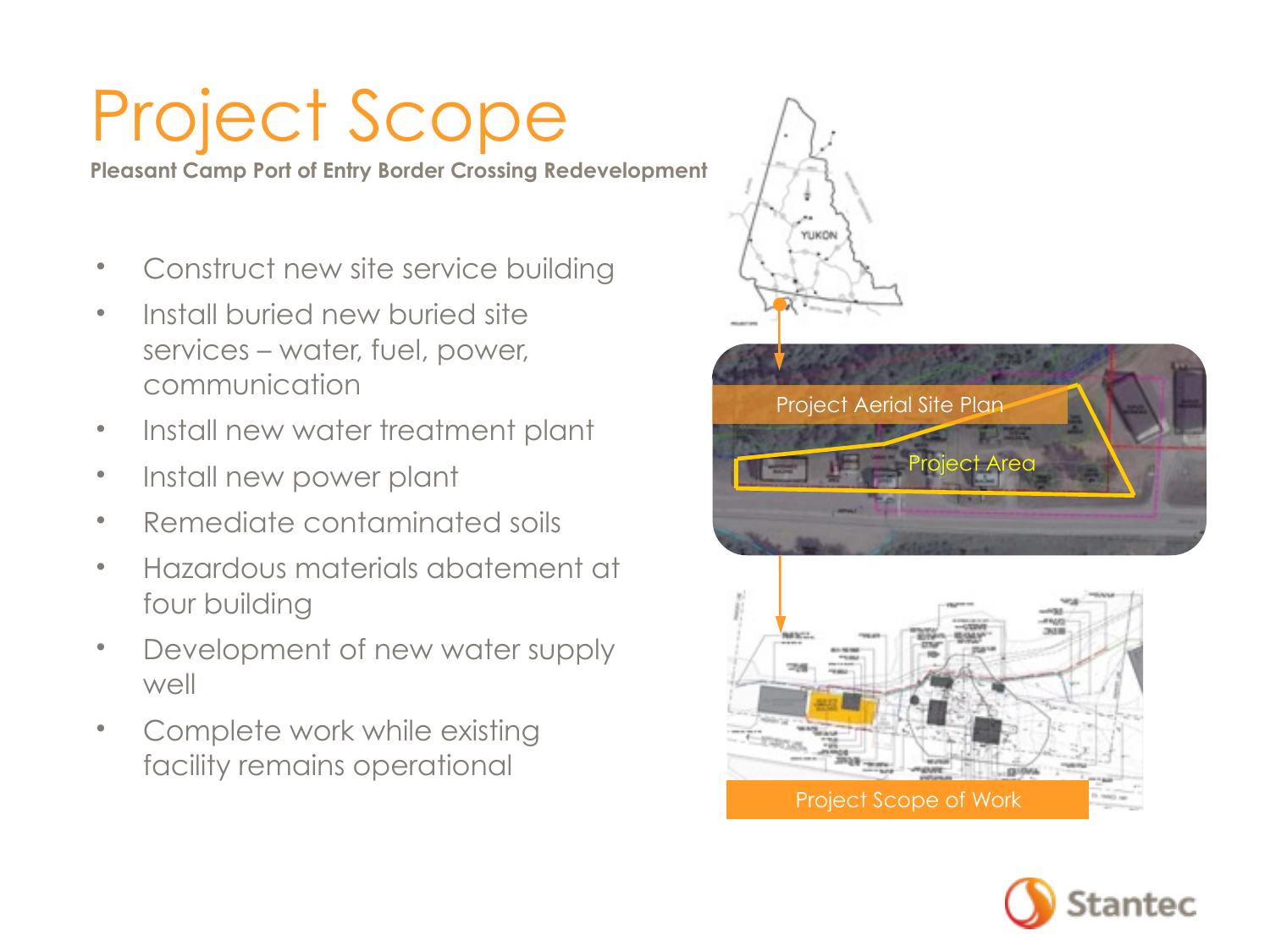## Background

**Existing Site**









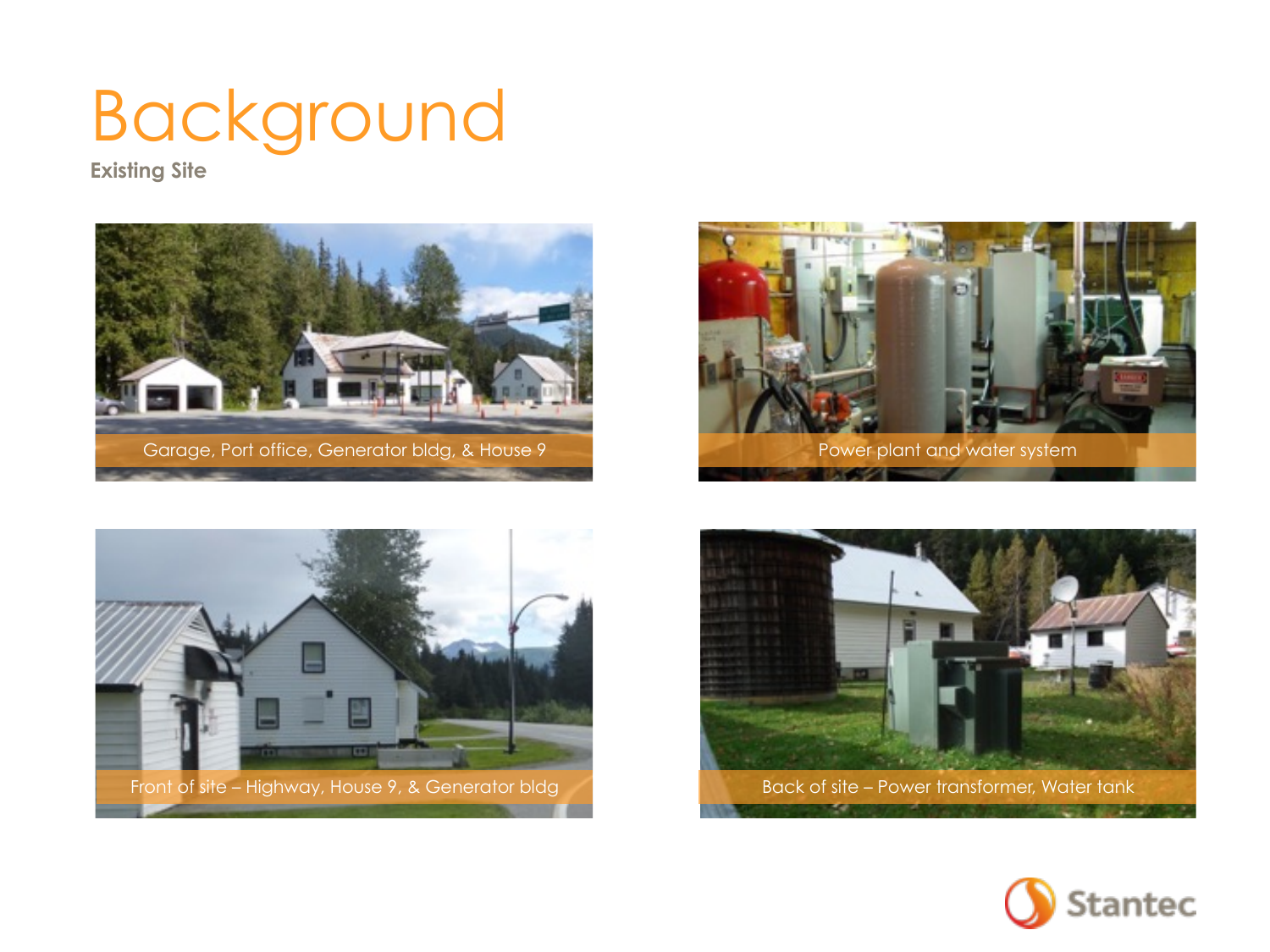### New Buried Site Services

**Water, Fuel, Power**









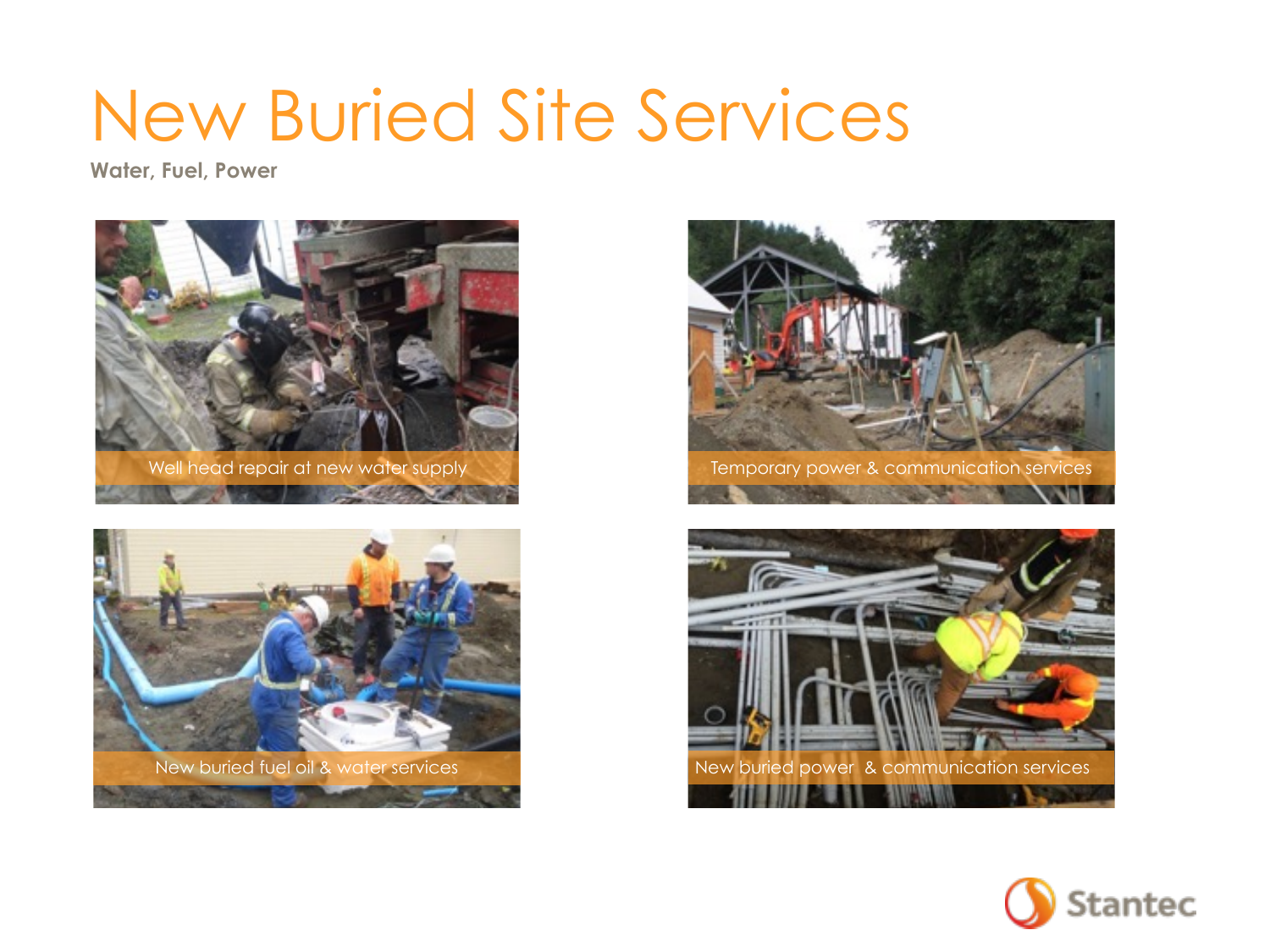#### Site Works

**Hazardous Material Abatement, Demolition, & Remediation**